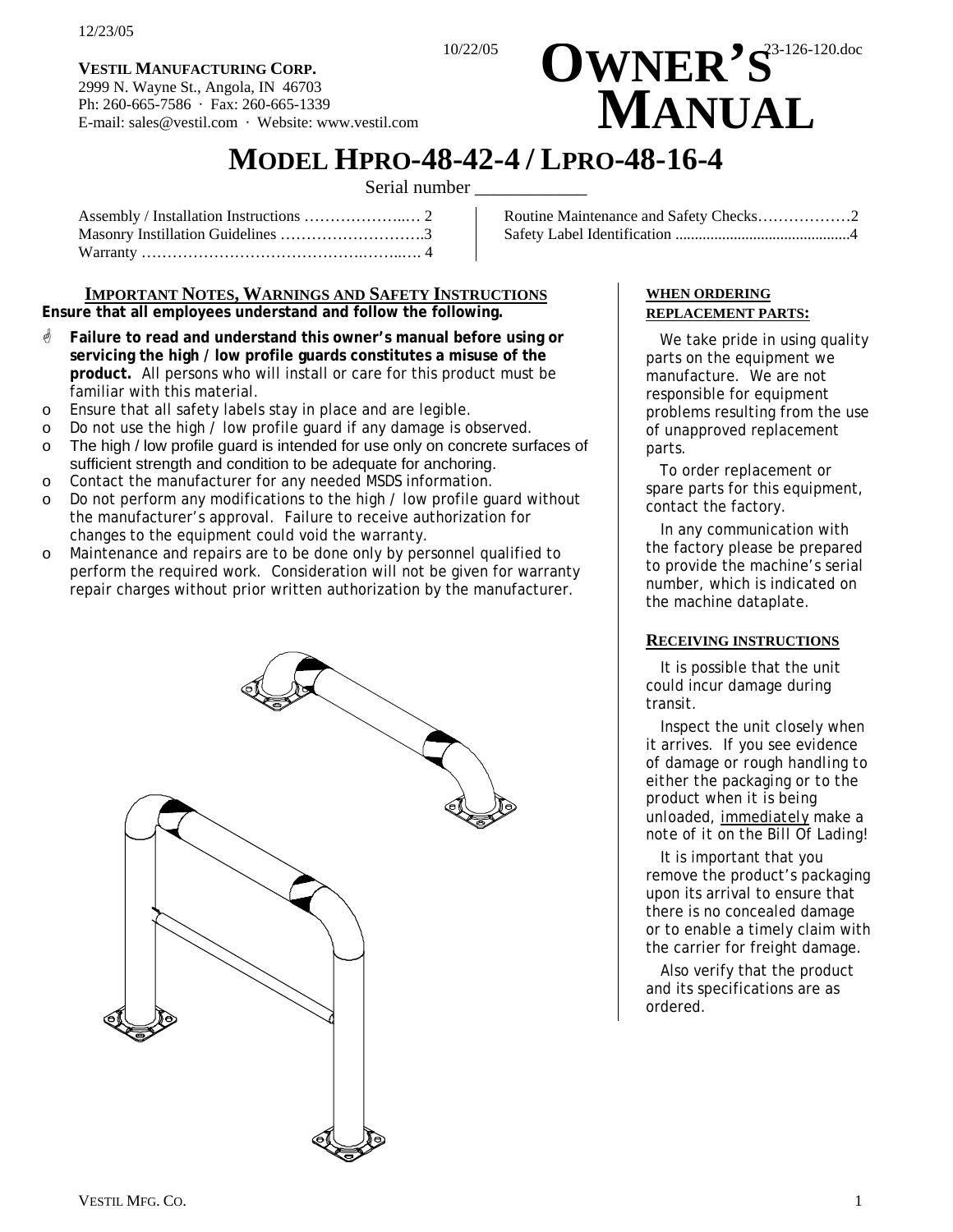### **INSTALLATION (AND/OR ASSEMBLY) INSTRUCTIONS**

*Review this entire page before installing the high / low profile guard. Consult the factory in the event there are any questions or problems at the time of installation, or for information regarding optional features not covered by the owner's manual. The high / low profile guard must be removed from the shipping wood and securely anchored to the floor before use!* 

- Modifications or additions to the high / low profile quard without prior manufacturer's authorization may void the high / low profile guard's warranty. The addition of ancillary equipment to the high / low profile guard may necessitate that its load capacity be reduced.
- The installation must be made so that it complies with all the regulations applicable to the machine and its location. The end-user must verify that the supplied equipment is installed so it will be suited to the environment in which it will be used.
- Suitably trained personnel that have access to the appropriate equipment must perform installation. ---------------------------------------------------------------------------------------

For a typical installation of a standard high / low profile guard you will need the following:

- 1. A fork truck or hoisting means to unload the high / low profile guard from the freight truck and set it into place.
- 2. A smooth, level, and adequately strong concrete surface on which to mount the high / low profile guard.
- 3. Concrete anchors, a masonry drill, a masonry bit, hand tools, grout, and steel shims. Consult the building's architect or facility engineer to determine the best size and type of hardware with which to anchor the machine to the floor.

To install a standard high / low profile guard:

- 1. Move the high / low profile guard into place with straps or forks placed around it.
- 2. Anchor the frame to the floor through the 1" holes located on the bottom plate.
- 3. Clean up any debris, and verify that all of the safety labels are in good condition.

Note: See Installing Masonry Anchors section for instillation Guidelines.

## **ROUTINE MAINTENANCE & SAFETY CHECKS**

(A) Inspect weekly for:

- 1.) The integrity of the frame anchor bolts, and for cracks in the concrete around them.
- 2.) Damage or structural deformation to the guard.
- 3.) All the safety labels being in place and in good condition.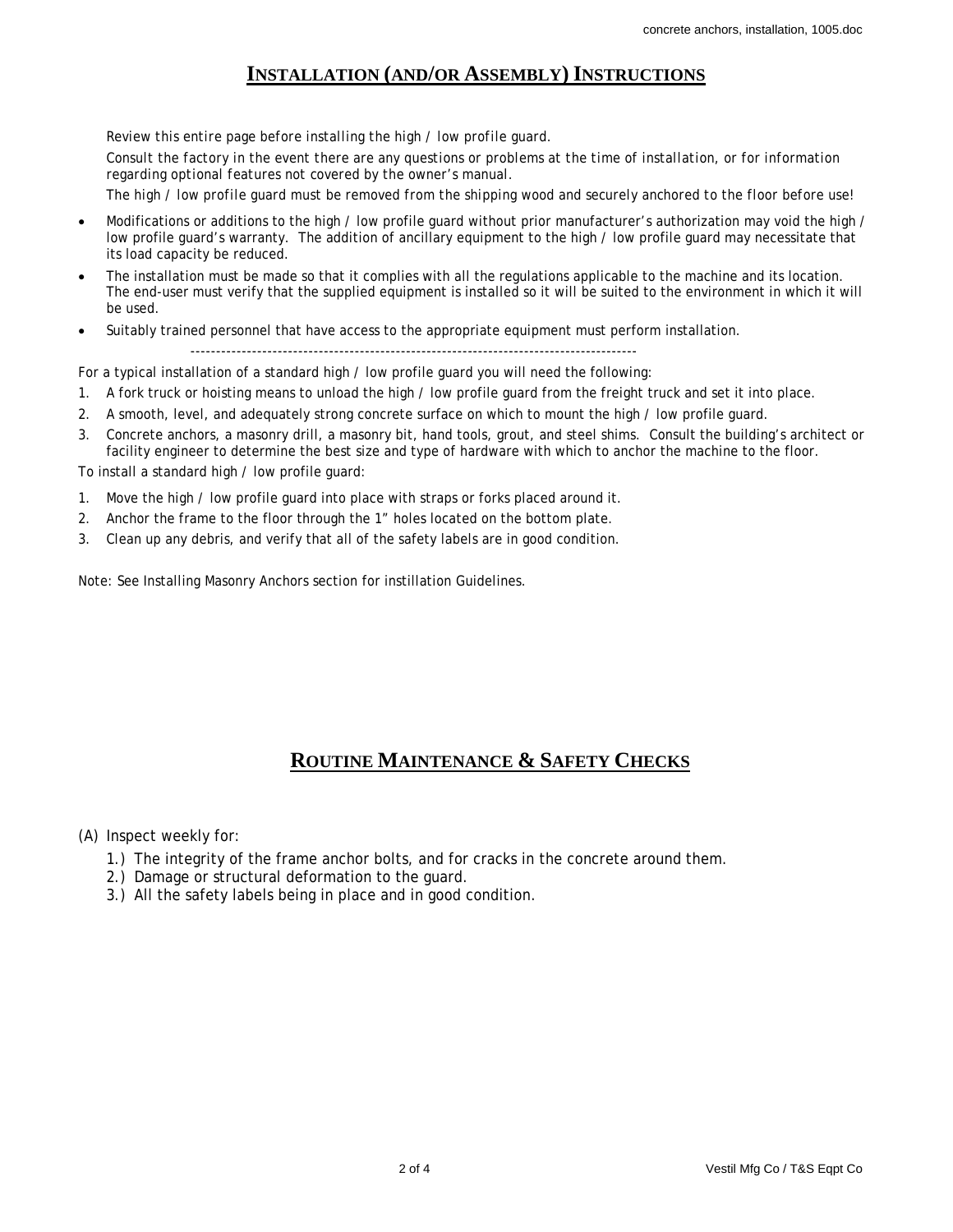#### **INSTALLING MASONRY ANCHORS**

The most important factor in choosing the proper anchor is the type of load it will carry. Shear loads are caused when the weight of the fixture exerts force parallel to, or along, the surface of the concrete. Tensile loads are caused when the fixture exerts force perpendicular to, or away from, the concrete surface.

Because precise knowledge of the condition of concrete at a given location is typically lacking, the standard recommendation is that the anchor you choose should be rated for about four times the load's weight it will carry if it will bear a static load, and eight times the load's weight if it will carry a dynamic or impact load. Static loads are loads that merely sit or hang without ever experiencing a change in load conditions. Impact, or dynamic, loads have forces that vary in some way, such as when a load is driven across an edge-of-dock dockleveler or a speed bump.

The holding power of any anchor depends on: the quality of the concrete -- if the concrete is old and crumbly, the holding power of the fastener will be reduced, and; its position -- if the anchor is placed near the edge of the concrete, or if two anchors are placed too close together, the force generated by the anchor might break the concrete.

 $\phi$  An anchor should be placed no closer to the edge of the concrete than the distance equal to five times the anchor's width. Therefore, a ½" diameter anchor should be no closer than 2½" (½" times five) from the edge of the concrete. Also, two anchors should never be placed closer than ten times the anchor's width from each other. In other words, two ½" anchors should be at least 5" (½" x ten) apart.

♦ Two types of one-piece, mechanical expansion anchors are popular.

Sleeve anchors have a steel sleeve on the shank, split at the bottom so it can expand. The bolt has a cone-shaped plug at the base, and a nut on the top. When you place the anchor in the hole and tighten the nut, it draws the bolt upward, pulling the plug into the sleeve and expanding it against the hole. Once installed, sleeve anchors cannot be removed. They are available in a variety of head styles, however -- a removable hex head, an acorn nut, or either round- or flat-head screws.

The shank of a wedge anchor is similar to a sleeve anchor -- a solid shank, threaded at the top and with a cone-shaped plug at the bottom. But the shank of a wedge anchor is grooved on opposite sides. In each groove is a rectangular shank with a spadeshaped wedge on the end. As the nut on top is tightened, the washer pushes the rectangular shanks down, which spreads the wedges over the plug. A wedge anchor cannot be removed once it is installed. Wedge anchors always have a hex head screw with a washer so the material can be removed and reinstalled.

- $\stackrel{\triangle}{\bullet}$  As a rule, use sleeve anchors when working with soft concrete or installing them in the mortar joints between block or brick. Also use sleeve anchors when you suspect that the concrete may have voids in it. Sleeve anchors have a larger bearing surface than wedge anchors. Use wedge anchors for maximum holding power in hard concrete.
	- Once the proper type of anchor is determined, select the size of fastener that is closest to the size of the anchoring hole in the product. Anchoring products' specifications vary from one manufacturer to the next -- if the manufacturer's installation instructions differ from the information in this document, always follow the manufacturer's instructions. When drilling a hole for a masonry screw, it is a good idea to utilize the special bit sold by the screw manufacturer. Proper hole sizing is critical for optimal holding power. Never use a dull bit, because it tends to produce a larger hole than the same size of sharp bit. When drilling large holes in masonry, it is much easier and more accurate to start with a smaller bit and step up gradually to the required bit diameter. Eye protection and a dust mask should be worn when drilling and cleaning the holes.



• To install wedge or sleeve anchors, first position the material you want to anchor. Mark the locations of the product's anchor holes on the concrete. The product can be left in place if there is adequate clearance to allow for drilling the holes. Use a hammer drill to drill the holes in the concrete at the product's bolt hole location. Make sure the holes are the specified diameter for the anchor that you plan to use, and at least ¼" deeper than the length of the anchor. Blow the dust out of the drilled holes with compressed air or a blow-out bulb. Place the product over the anchor holes and insert the anchors into the holes. Use an appropriatelysized washer between the bolt head and the product if necessary to prevent the product's hole from eventually pulling over the bolt head. Tighten a sleeve anchor two to three turns to expand it. Tighten a wedge anchor three to five turns. The anchor manufacturer's instructions might specify that the anchor is to be tightened with a torque wrench to a certain number of foot-pounds.

• Installing a two-step mechanical anchor: For a two-step anchor, tap the anchor into the hole, then position the item being mounted and install the fastener. Again, use washers if necessary if there is a possibility that the product could eventually pull off of the bolt head. Tighten the fastener until its head is fully seated against the mounted item and secure in the hole. Do not over tighten it, or you might break the fastener or ruin the anchor's bond with the concrete.

*Note: To determine the proper type of concrete fastener to use for a specific application, consultation with the building's architect or facility engineer is recommended.*